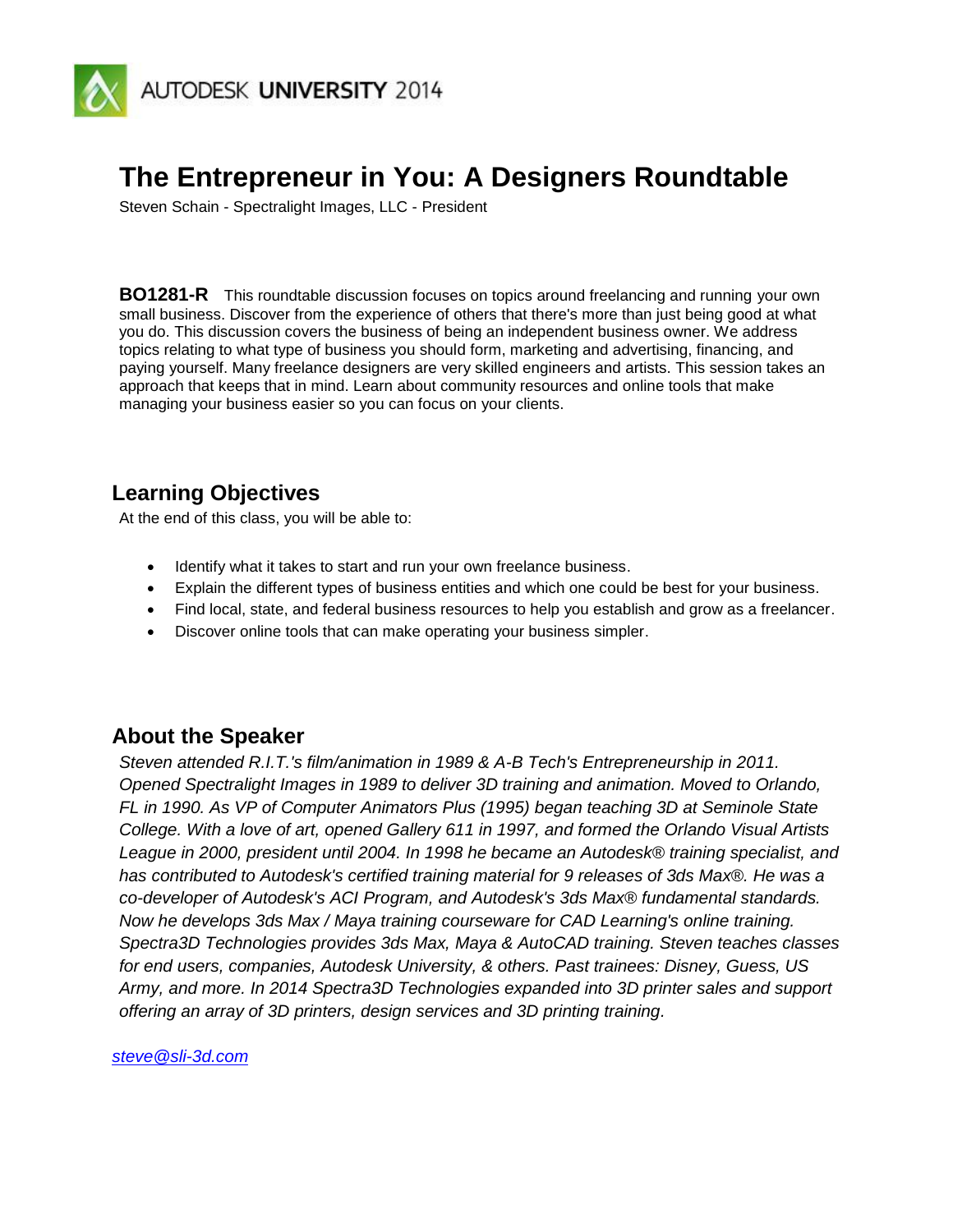# **Running your own business: Are you ready?**

## **The Entrepreneur in You**

- Who is an independent business owner?
- What type of business do you own? Should you own?
	- o Sole Proprietorship?
		- o Partnership?
		- o Limited Liability Corporation?
		- o Limited Liability Partnership?
		- o S Corporation?
		- o C Corporation?
		- o Not for Profit?
- Choosing one business type over another
	- o Sole Proprietorship
	- o Partnership
	- o Limited Liability Corporation
	- o Limited Liability Partnership
	- o S Corporation
	- o C Corporation
	- o Not for Profit
- What is one hurdle you had to overcome?
- How do you market your product or service?
- How do you pay yourself?
- How do you pay your taxes?
- Accounting?
	- o DIY or Professional

# **Resources… (Federal)**

- How do you make use of:
- Small Business Administration [\(http://www.sba.gov/\)](http://www.sba.gov/)
- **Business USA** [\(http://business.usa.gov/\)](http://business.usa.gov/)
- SCORE [\(http://www.score.org/\)](http://www.score.org/)
- Others? Let us know what you have found...

# **Resources… (State/Local)**

- How do you make use of:
- Small Business Development Centers